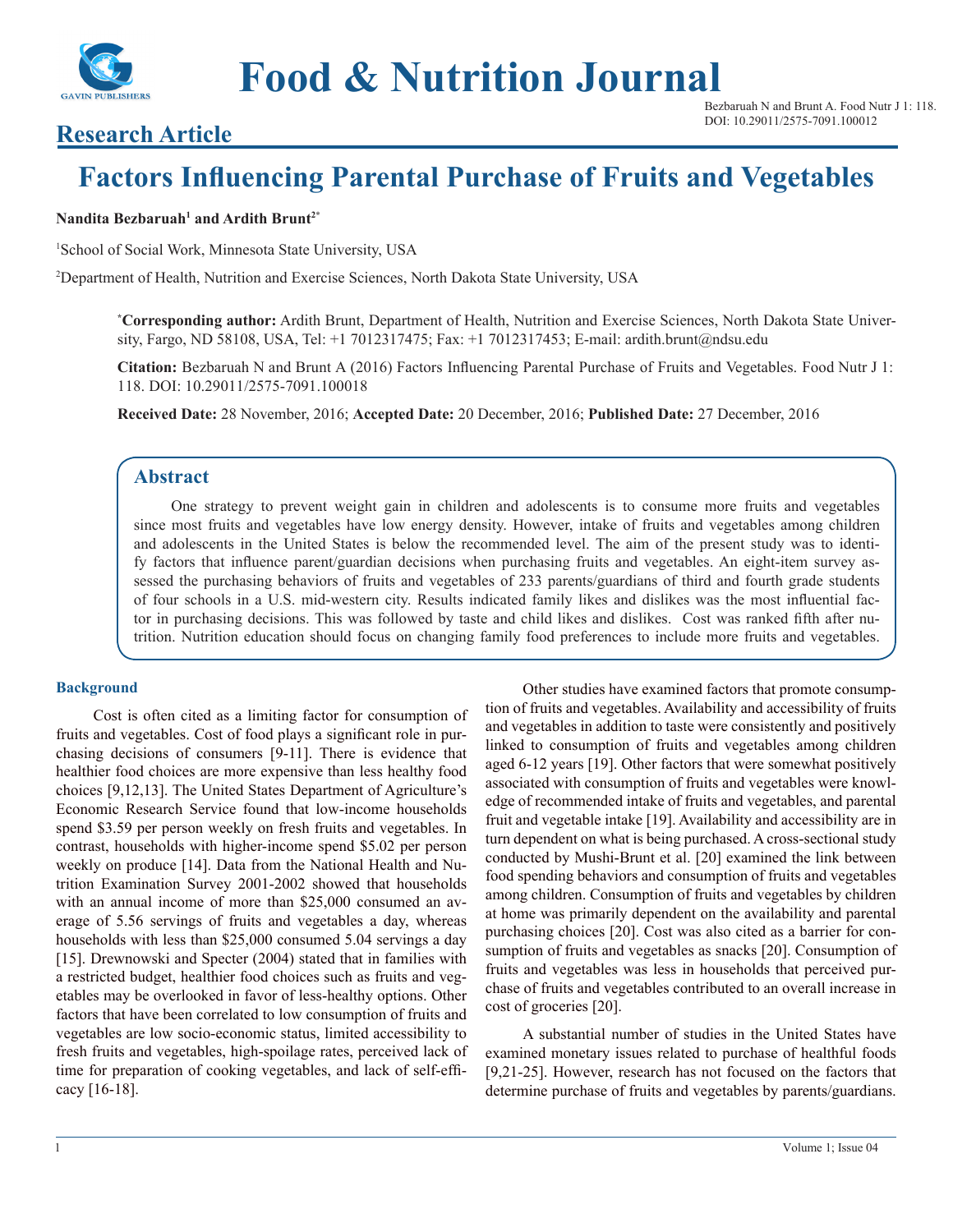Parents ultimately determine the availability and accessibility of food in household [26]. Hence the purchasing decisions of parents/ guardians will greatly influence if and what kind of fruits and vegetables are available in the household.

## **Methodology**

#### **Study Participants**

The study participants were parents/guardians of third and fourth grade students. Four schools were randomly selected from eight within one U.S. mid-west school district. Out of 475 surveys that were distributed, 233 parents/guardians returned the surveys.

As seen in Table 1, a majority of the participants were female (83%) and white (90%). Marital status was categorized as single, married, separated, and divorced. A majority (80%) of the respondents were married. Educational level of respondents was categorized as having a high school diploma or less, some college, 2-year college degree and 4-year college degree or higher. Nearly half (48%) of the participants had either some college or 2 year college degree education.

| Characteristic | Category                        | N   | $\frac{0}{0}$ |
|----------------|---------------------------------|-----|---------------|
| Gender         | Male                            | 39  | 17            |
|                | Female                          | 193 | 83            |
| Race           | White                           | 20  | 90            |
|                | Non-white                       | 23  | 10            |
| Marital status | Single                          | 17  | 7             |
|                | Married                         | 185 | 80            |
|                | Separated                       | 5   | 2             |
|                | Divorced                        | 25  | 11            |
| Education      | High school diploma or less     | 27  | 12            |
|                | Some college                    |     | 25            |
|                | 2 year college degree           | 53  | 23            |
|                | 4 year college degree or higher | 94  | 40            |

**Table 1:** Demographic Characteristics of the Parental Respondents.

As a proxy for income, the percentage of students who were eligible for free and reduced price lunch was tabulated. According to the National Center for Educational Statistics data for 2006- 2007, in school one 13% were eligible for free lunch and 4% for reduced price lunch. In school two, 29% were eligible for free lunch and 14% for reduced price lunch. In school three, 23% were eligible for free lunch and 8% for reduced price lunch. In school four, 32% were eligible for free lunch and 11% for reduced price lunch.

#### **Procedures**

The survey was developed after a review of literature which

identified factors that influence food choices [14, 20,27-31]. The survey questions were designed specifically to identify factors influencing the purchase of fruits and vegetables within the household. The survey was pretested with ten parents of similar background as the participants. After feedback and some modifications, the survey was finalized to be used for the study. Besides demographic information such as race, gender, marital status, and education level, the participants ranked what influenced their purchasing decisions in regard to fruits and vegetables from the following eight options - 1) taste, 2) family likes and dislikes, 3) children's likes and dislikes, 4) nutrition, 5) cost, 6) availability, 7) convenience, and 8) other factors.

The survey packet was distributed in class by the class teacher. Students were asked to bring the survey packet back to school. Participation in the study was voluntary; however, each student, who returned the survey packet to school (either complete or incomplete), received a sticker. The returned survey forms were collected by the researchers from the study schools. The study was approved by the University Institutional Review Board (IRB) and the school district.

### **Data Analysis**

Using SPSS version 17.0 (SPSS, Inc, Chicago, IL), data related to purchasing decisions of parents/guardians were analyzed. The Kendall's W test was used to determine ranking of factors that influence decisions of parents/guardians when purchasing fruits and vegetables. ANOVAs were used to determine the ranking of factors among different groups defined by education level, race, and marital status in regard to purchasing decisions of fruits and vegetables.

## **Results**

The main objective of this study was to determine the factors that determine fruit and vegetable purchase of consumers with young children. A survey questionnaire was returned by 233 parents/guardians of students in third and fourth grade, and this was used to measure patterns of fruits and vegetables purchase.

#### **Ranking of Factors That Influence Purchase**

The parents/guardians were asked to rank in order of preference, from 1 to 8 (1 indicating the most important and 8 indicating the least important), the factors they considered while purchasing fruits and vegetables. Kendall's W test results showed family likes and dislikes as the leading factor for purchase of fruits and vegetables (Figure 1). This was closely followed by taste and child's likes and dislikes. Kendall's coefficient of concordance was 0.51, which is midway between complete agreement and no agreement among the various factors that influence purchase of fruits and vegetables  $p < 0.05$ . This also means that there were significant differences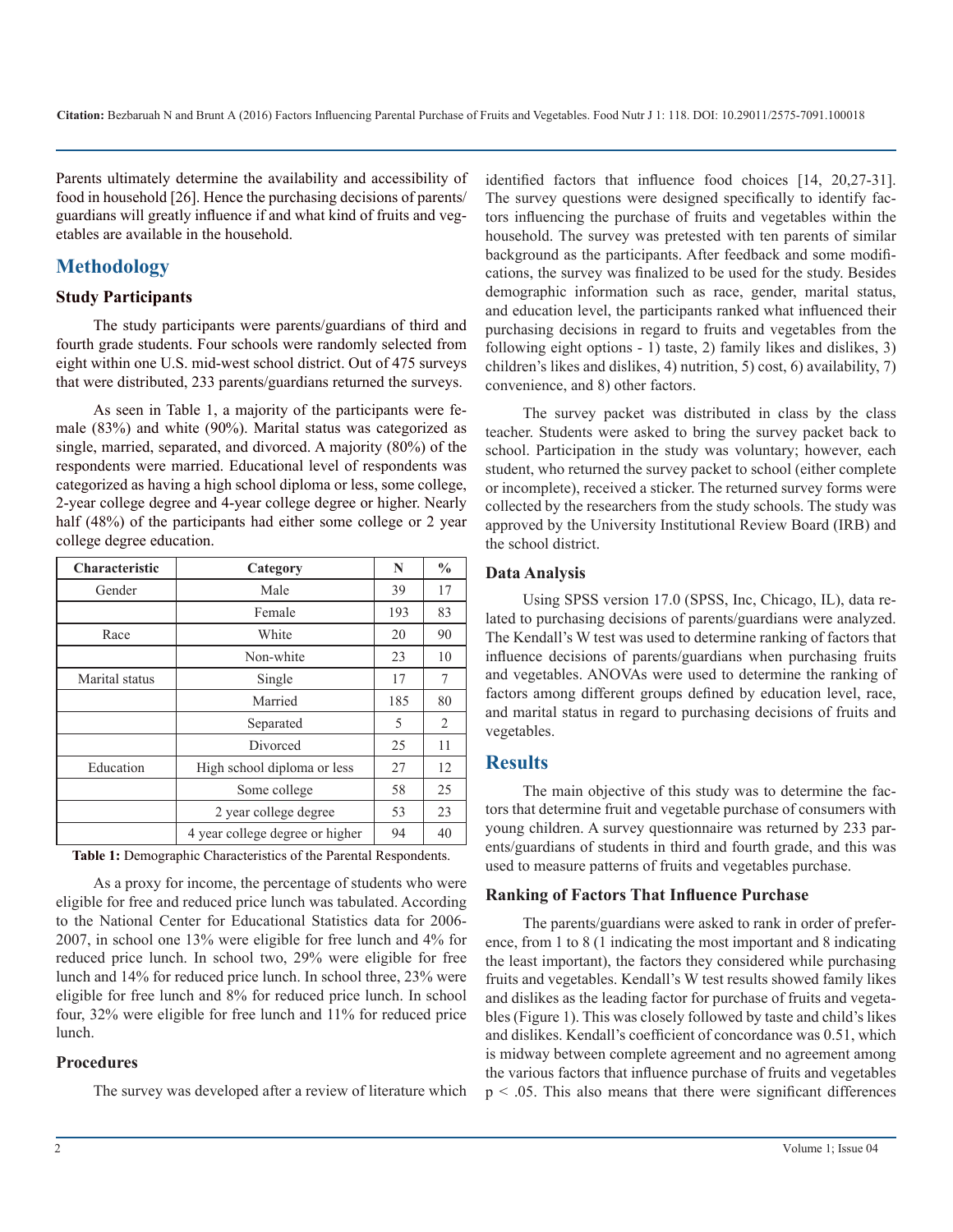among the rankings of the eight factors that influence purchase of fruits and vegetables.





Because the rankings of the variables family likes and dislikes, taste, and child likes and dislikes were very similar, a new composite variable was formed by taking the average of rankings of the three variables. The new composite variable of family likes and dislikes, taste, and child likes and dislikes was compared with the cost factor to determine if these factors were significantly different. Kendall's W test results did not indicate much agreement in how parents ranked family likes and dislikes, taste and child likes and dislikes as a group versus cost (0.19); although the p-value was significant p < .05. Kendall's W test was also conducted to test for differences in the rankings of family likes and dislikes, taste and child likes as a group versus nutrition. Results did not indicate much agreement in how parents ranked family likes and dislikes,

taste and child likes and dislikes as a group and nutrition (0.04); although the p-value was significant  $p < .05$ . This indicates that parents ranked family likes and dislikes, taste, and child likes and dislikes as a group more important than either nutrition or cost.

## **Education and Factors Influencing Purchase of Fruits and Vegetables**

The relationship between educational level and the purchasing decisions of fruits and vegetables by parents/guardians was examined using a series of ANOVAs. Results indicated that overall, family likes and dislikes and child likes and dislikes were considered as the most important factors for purchase of fruits and vegetables across most educational levels; however taste was ranked most important for respondents who had high school diploma or less. Nutrition ranked third for both those with a high school diploma or less and those with a 4 year college degree or more. Nutrition was not among the three leading factors for purchasing fruits and vegetables among those with some college or a 2 year college degree. Again, cost was not one of the three leading factors when parents consider fruit and vegetables purchases.

Results (Table 2) showed that family likes and dislikes, as the only factors that differed in ranking across different educational levels in regard to purchase of fruits and vegetables. It is interesting to note that cost was ranked sixth both among respondents who had a 4-year college degree or higher as well as those having a high school diploma or less.

| Factors      | High school<br>diploma or less<br>Mean SD | Some college<br>Mean SD | Some college<br>Mean SD | 4 year college<br>degree or higher<br>Mean SD | F-statistic | P-value |
|--------------|-------------------------------------------|-------------------------|-------------------------|-----------------------------------------------|-------------|---------|
| Family likes | 3.70 1.94                                 | 2.78 1.67               | 2.57 1.31               | 2.57<br>1.65                                  | 3.16        | 0.03    |
| Taste        | 2.61 1.82                                 | 2.93 1.65               | 3.24 1.65               | 2.83 1.47                                     | 1.05        | 0.37    |
| Child likes  | 3.22 1.65                                 | 3.16 1.83               | $3.02 \quad 1.63$       | 3.49 1.67                                     | 0.95        | 0.42    |
| Nutrition    | 3.48 2.04                                 | 3.53 1.70               | 4.06 1.82               | 3.38 1.71                                     | 1.62        | 0.19    |
| Cost         | 5.00 1.91                                 | 4.57 2.13               | 3.90 2.20               | 5.03 2.09                                     | 3.28        | 0.02    |
| Availability | 4.52 1.66                                 | 5.26 1.36               | 5.27 1.71               | 4.85 1.48                                     | 2.07        | 0.11    |
| Convenience  | 5.65 1.58                                 | 5.62 1.45               | 5.61 1.58               | 5.83 1.47                                     | 0.33        | 0.82    |
| Others       | 7.83 0.65                                 | 7.98 0.13               | 8.00 0.00               | 7.89 0.72                                     | 1.06        | 0.37    |

**Table 2:** Educational Level and Factors Influencing Purchase of Fruits and Vegetables.

#### **Race and Factors Influencing Purchase of Fruits and Vegetables**

Results from a series of ANOVAs showed family likes and dislikes to be the only significant variable,  $F(1, 215) = 18.42$ , p < .05, that was related to race. Results indicated that family likes and dislikes were ranked as the leading factor for purchase of fruits and vegetables among participants who were white. Family likes and dislikes were ranked higher than taste among participants who were white, whereas, taste was ranked higher than family likes and

dislikes among non-white participants.

## **Marital Status and Factors Influencing Purchase of Fruits and Vegetables**

A series of ANOVA tests were done to analyze the relationship between marital status and the eight factors influencing fruits and vegetables purchase. Test results showed child likes and dislikes, F  $(2, 214) = 4.92$ , p < .05, and availability, F  $(2, 214) = 3.14$ , p < .05 as the only factors that differed in rank across marital sta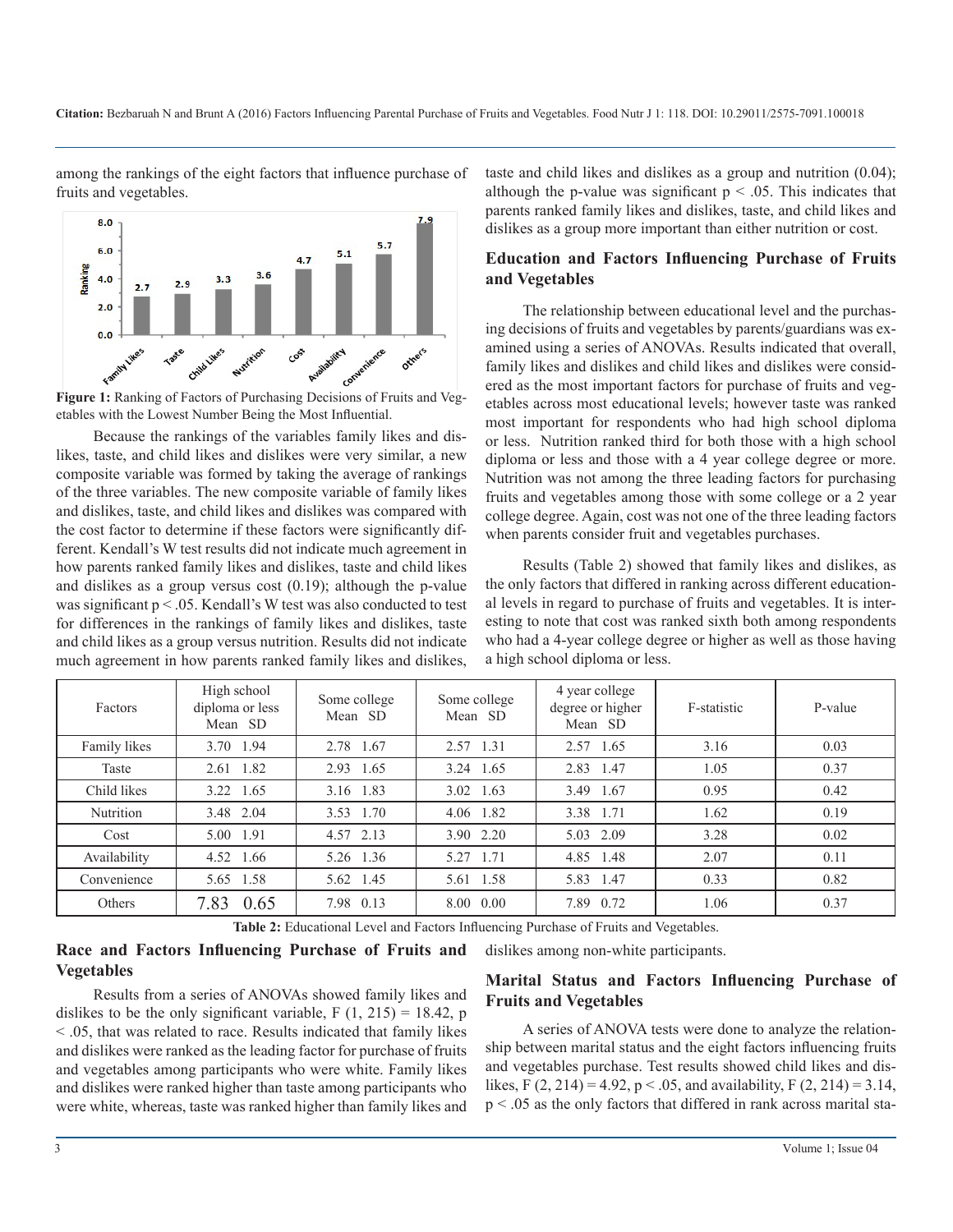tus groups in relation to purchase of fruits and vegetables. Results showed that family likes and dislikes was the leading factor for purchase of fruits and vegetables among participants who were married or divorced. However child likes and dislikes was the third leading factor for purchase of fruits and vegetables among participants who were married and the second leading factor for purchase of fruits and vegetables among participants who were divorced. Availability of fruits and vegetables was ranked sixth across all marital status groups. In all the three categories of marital status, taste, family likes and child likes were the three leading factors that determined purchasing decisions of fruits and vegetables. Cost was not a leading factor in any of the categories.

## **Discussion**

Recognizing the factors that determine purchasing decisions may help to develop intervention strategies that focus on improving consumption of fruits and vegetables. Mushi-Brunt and colleagues (2007) [20] indicated intake of fruits and vegetables among children and their parents is related to grocery spending behavior. Although previous studies have highlighted the impact of cost on dietary pattern, few studies have examined other factors that determine purchasing decisions of parents/guardians regarding fruits and vegetables.

Cost was often identified as a leading barrier for purchase of fruits and vegetables and healthy eating [9,21-25]; however, in the present study, cost was not a leading factor that was considered when purchasing fruits and vegetables. It was ranked fifth overall among the factors that were considered while purchasing fruits and vegetables. Family likes and dislikes were identified to be the leading factor in the purchasing decisions of parents/guardians regarding fruits and vegetables.

Results of the present study are in line with an earlier finding by Steward, Harris, and Guthrie (2004) [32] who indicated that household characteristics such as the presence of children played a more determining factor than cost as to what kind of vegetables were consumed and presumably purchased by the family. Earlier studies have also indicated familial influence as one of the important factors that determined healthful eating [16,18,30]. Results of the present study indicated that family likes and dislikes were ranked as the leading factor for purchase of fruits and vegetables among participants who were white.

The results of the present study have several implications. High cost of fruits and vegetables is a commonly cited reason for not consuming the recommended amount of fruits and vegetables [33]. However, Blisard et al. (2004) [34] found that an increase in income among lower income households did not necessarily lead to an increase in the amount of fruits and vegetables purchased. Blisard et al. (2004) [34] found that nutrition education played a greater role in purchasing fruits and vegetables in comparison to income. The results of the present study may also imply that if purchasing of fruits and vegetables is influenced by factors unrelated to costs, lowering the price of fruits and vegetables may have little effect on availability and consumption within households.

Future intervention programs should focus on educating families on how to include more fruits and vegetables in the daily diet. Other approaches may include increasing exposure to a wide variety of fruits and vegetables [35]. Exposure will likely change family preferences of fruits and vegetables. Some other approaches could be to involve children in planning and planting a kitchen garden, helping in the purchase and preparation of foods that include fruits and vegetables, and educating parents and children about the health benefits of fruits and vegetables. A study conducted by the Economic Research Service of the U.S. Department of Agriculture found that consumers with higher nutritional knowledge consumed more vegetables [14].

The parents/guardians should be made aware of various community and web-based resources about fruits and vegetables. Parents/guardians can have a major influence on the consumption of fruits and vegetables by being positive role models and introducing different kinds of fruits and vegetables to the household. Research had indicated that repeated exposures to unfamiliar foods resulted in increased liking and consumption [35]. This may be particularly relevant in case of children with high levels of neophobia and those who are less inclined to eat certain types of foods particularly fruits and vegetables. The results of the present study indicate that family likes and dislikes, taste, and child likes and dislikes were the leading factors that were considered. In this situation, cost may not play a major role.

Monsivais and Drewnowski (2009) [36] observed that higher-quality diets were consumed by people with higher educational level. Maternal education is said to be related to provision of fruits and vegetables in households [37]. In the present study, taste was one of the leading factors that influenced purchasing decisions across most educational categories. Association between marital status and factors determining purchasing decisions of parents/guardians was also examined. In the present study, family likes and dislikes was the leading factor that influenced purchase of fruits and vegetables among participants who were married as well as divorced.

The study had some limitations. One limitation was lack of racial/ethnic diversity in the study sample. Approximately 90% of the study population was white. However, the racial makeup is similar to the city's population. Although roughly one-third of the students qualify for free lunch or reduced price lunches it was difficult to draw any conclusion about SES level and purchasing decisions of fruits and vegetables by parents/guardians. Future studies should include SES variables and a more diverse population. The results of the present study also indicated that ranking of factors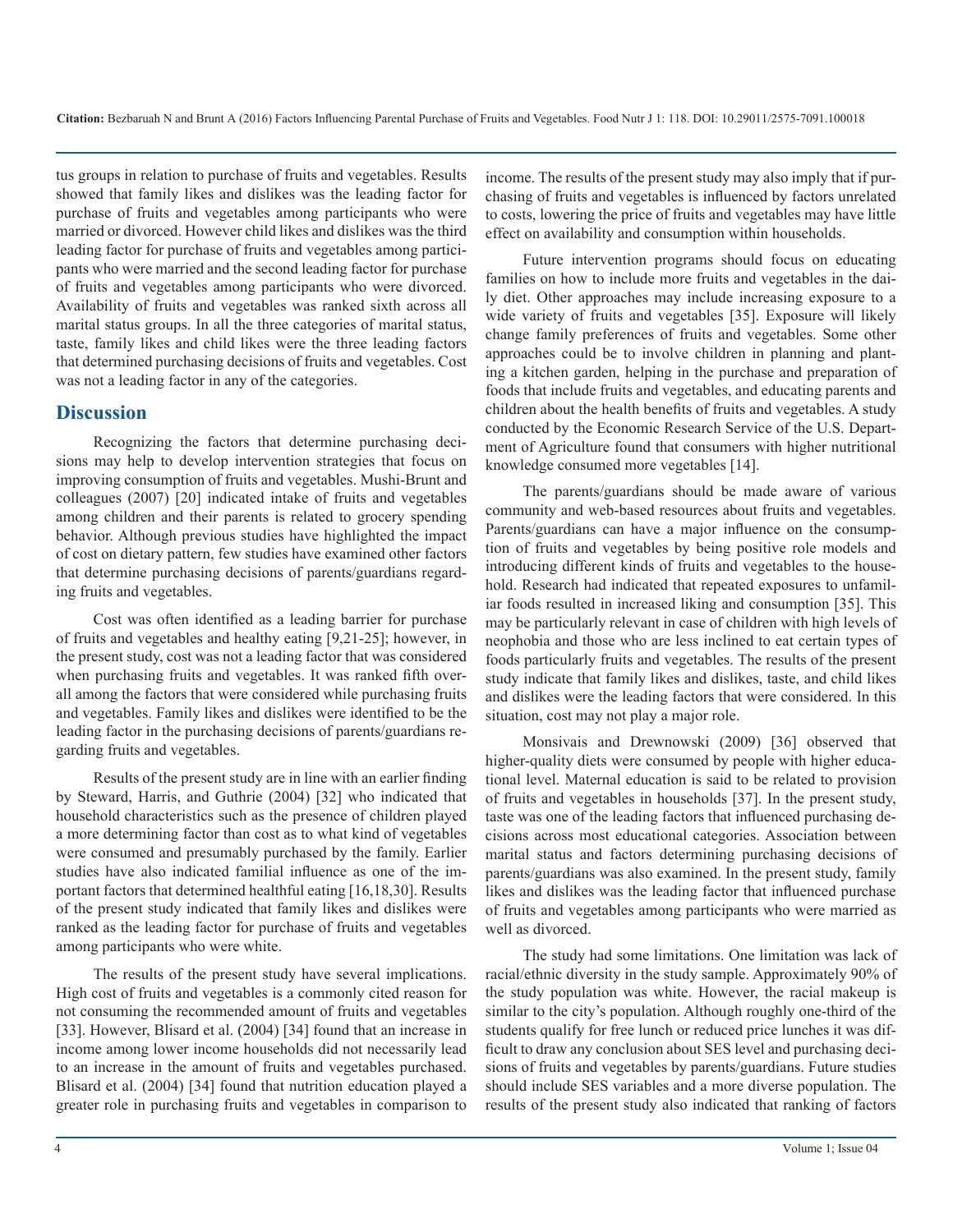**Citation:** Bezbaruah N and Brunt A (2016) Factors Influencing Parental Purchase of Fruits and Vegetables. Food Nutr J 1: 118. DOI: 10.29011/2575-7091.100018

such as taste, family likes and dislikes, and child likes and dislikes are very similar and overlapping. Future studies may combine these three factors in to one category.

## **Conclusions**

Overall, the findings of the study indicated that family likes and dislikes played a leading role in the purchasing decisions of fruits and vegetables across educational levels, marital status, and racial categories. Nutritional knowledge is generally considered as an influencing factor for purchase and consumption of fruits and vegetables. However, in the present study nutrition was not a leading factor overall that was considered when purchasing fruits and vegetables.

Future studies may use assessment measures to effectively assess level of nutritional knowledge and correlate it with factors determining purchasing decisions of parents/guardians in regard to fruits and vegetables. The results of the present study may have implications on interventions and programs that focus on increasing the consumption of fruits and vegetables. Future programs should focus the family as a whole for health-promoting interventions. Family can be considered as a major determinant for promotion of positive health behavior. It provides opportunities to communicate and practice positive health behavior and help change attitudes and behavior of family members. Future intervention studies should focus on educating parents/guardians on introducing fruits and vegetables within the household. Tak et al. (2008) [38] found that liking of fruits, parental facilitation of vegetables, family rules of eating vegetables and availability of vegetables at home to be potential determinants for fruit and vegetable intake.

## **References**

- Ogden CL, Carroll MD, Curtin LR, Lamb MM, Flegal KM (2010) Prevalence of high body mass index in US children and adolescents, 2007- 2008. JAMA 303: 242-249.
- 2. Rolls BJ, Ello-Martin JA, Tohill BC (2004) What can intervention studies tell us about the relationship between fruit and vegetable consumption and weight management. Nutr Rev 62: 1-17.
- 3. Ledikwe JH, Blanck HM, Kettel Khan L, Serdula MK, Seymour JD, et al. (2006) Dietary energy density is associated with energy intake and weight status in US adults. Am J Clin Nutr 83: 1362-1368.
- 4. Feldeisen SE and Tucker KL (2007) Nutritional strategies in the prevention and treatment of metabolic syndrome. Appl Physiol Nutr Metab  $32 \cdot 46 - 60$
- 5. Lee JE, Giovannucci E, Smith-Warner SA, Spiegelman D, Willett WC, et al. (2006) Intakes of fruits and vegetables, vitamin A, C, and E, and carotenoids and risk of renal cell cancer. Cancer Epidemiol Biomarkers Prev 15: 2445-2452.
- 6. Casagrande SS, Wang Y, Anderson C, Gary TL (2007) Have Americans increased their fruits and vegetables intake? The trends between 1988 and 2002. Am J Prev Med 32: 1-7.
- 7. Larson NI, Neumark-Sztainer D, Hannan PJ, Story M (2007) Trends in adolescent fruits and vegetables consumption 1999-2004: Project EAT. Am J Prev Med 32: 147-150.
- 8. Grier SA, Mensinger J, Huang SH, Kumanyika SK, Stettler N (2007). Fast-food marketing and children's fast-food consumption: Exploring parents' influences in an ethnically diverse sample. Journal of Public Policy & Marketing 26: 221-235.
- 9. Drewnowski A, Darmon N (2005b) Food choices and diet costs: An economic analysis. J Nutr 135: 900-904.
- 10. Drewnowski A, Darmon N, Briend A (2004) Replacing fats and sweets with vegetables and fruits. American Journal of Public Health 94: 1555-1559.
- 11. Tarasuk V, McIntyre L, Jinguang L (2007) Low-income women's dietary intakes are sensitive to the depletions of household resources in one-month. Journal of Nutrition 137: 980-1987.
- 12. Andrieu E, Darmon N, Drewnowski A (2006) Low-cost diets: More energy, fewer nutrients. European Journal of Clinical Nutrition 60: 434- 436.
- 13. Jetter KM, Cassady DL (2006) The availability and cost of healthier food alternatives. American Journal of Preventive Medicine 30: 38- 44.
- 14. Guthrie JF, Lin BH, Reed J, Stewart H (2005) Understanding economic and behavioral influences on fruits and vegetables choices. Amber Waves 3: 36-41.
- 15. Jetter K (2006) Does 5-9 a day pay? Paper presented at International Fruit and Vegetable Alliance, Ottawa, Canada.
- 16. Eikenberry N, Smith C (2004) Healthful eating: Perceptions, motivations, barriers, and promoters in low-income Minnesota communities. Journal of the American Dietetic Association 104: 1158-1161.
- 17. Pomerleau J, Lock K, Knai C, McKee M (2005) Interventions designed to increase adult fruit and vegetable intake can be effective: A systematic review of the literature. Journal of Nutrition 135: 2468-2495.
- 18. Yeh MC, Ickes SB, Lowenstein LM, Shuval K, Ammerman AS (2008) Understanding barriers and facilitators of fruit and vegetable consumption among a diverse multi-ethnic population in the USA. Health Promotion Int Andrieu ernational 23: 42-51.
- 19. Blanchette L, Brug J (2005) Determinants of fruit and vegetable consumption among 6-12 year-old children and effective interventions to increase consumption. Journal of Human Nutrition and Dietetics 18: 431-443.
- 20. Mushi-Brunt C, Haire-Joshu D, Elliott M (2007) Food spending behaviors and perceptions are associated with fruit and vegetable intake among parents and their preadolescent children. Journal of Nutrition Education and Behavior 39: 26-30.
- 21. Ard JD, Fitzpatrick S, Desmond RA, Sutton BS, Pisu M (2007) The impact of cost in the availability of fruits and vegetables in the homes of schoolchildren in Birmingham, Alabama. American Journal of Public Health 97: 367-372.
- 22. Darmon N, Drewnowski A (2008). Does social class predict diet quality?. American Journal of Clinical Nutrition 87: 1107-1117.
- 23. Epstein LH, Dearing KK, Paluch RA, Roemmich JN, Cho D (2007) Price and maternal obesity influence purchasing of low- and high-energy-dense foods. American Journal of Clinical Nutrition 86: 914-922.